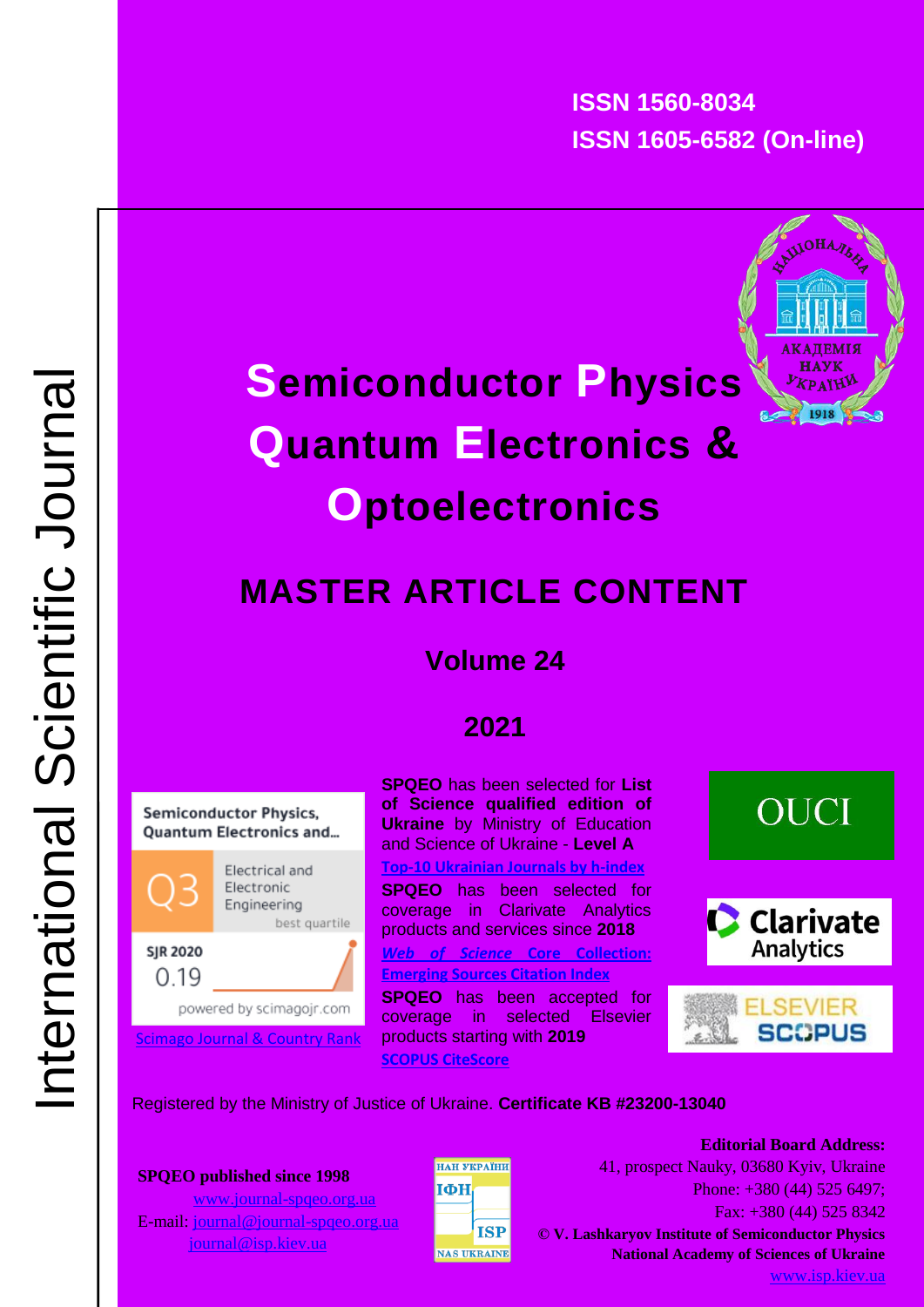#### **RUBRICATION**

| <b>SEMICONDUCTOR PHYSICS</b>                      |   |
|---------------------------------------------------|---|
| <b>HETERO- AND LOW-DIMENSIONAL STRUCTURES</b>     |   |
| <b>OPTICS</b>                                     |   |
| <b>OPTOELECTRONICS AND OPTOELECTRONIC DEVICES</b> |   |
| <b>SENSORS</b>                                    |   |
| <b>HISTORY</b>                                    | g |
| <b>AUTHORS INDEX</b>                              |   |
|                                                   |   |

### **[Link of MASTER ARTICLE CONTENT 2018-2019](http://journal-spqeo.org.ua/SPQEO_MAC_2019.pdf)**

*[http://journal-spqeo.org.ua/SPQEO\\_MAC\\_2019.pdf](http://journal-spqeo.org.ua/SPQEO_MAC_2019.pdf)*

**[Link of MASTER ARTICLE CONTENT 2020](http://journal-spqeo.org.ua/SPQEO_MAC_2020.pdf)**

*[http://journal-spqeo.org.ua/SPQEO\\_MAC\\_2020.pdf](http://journal-spqeo.org.ua/SPQEO_MAC_2020.pdf)*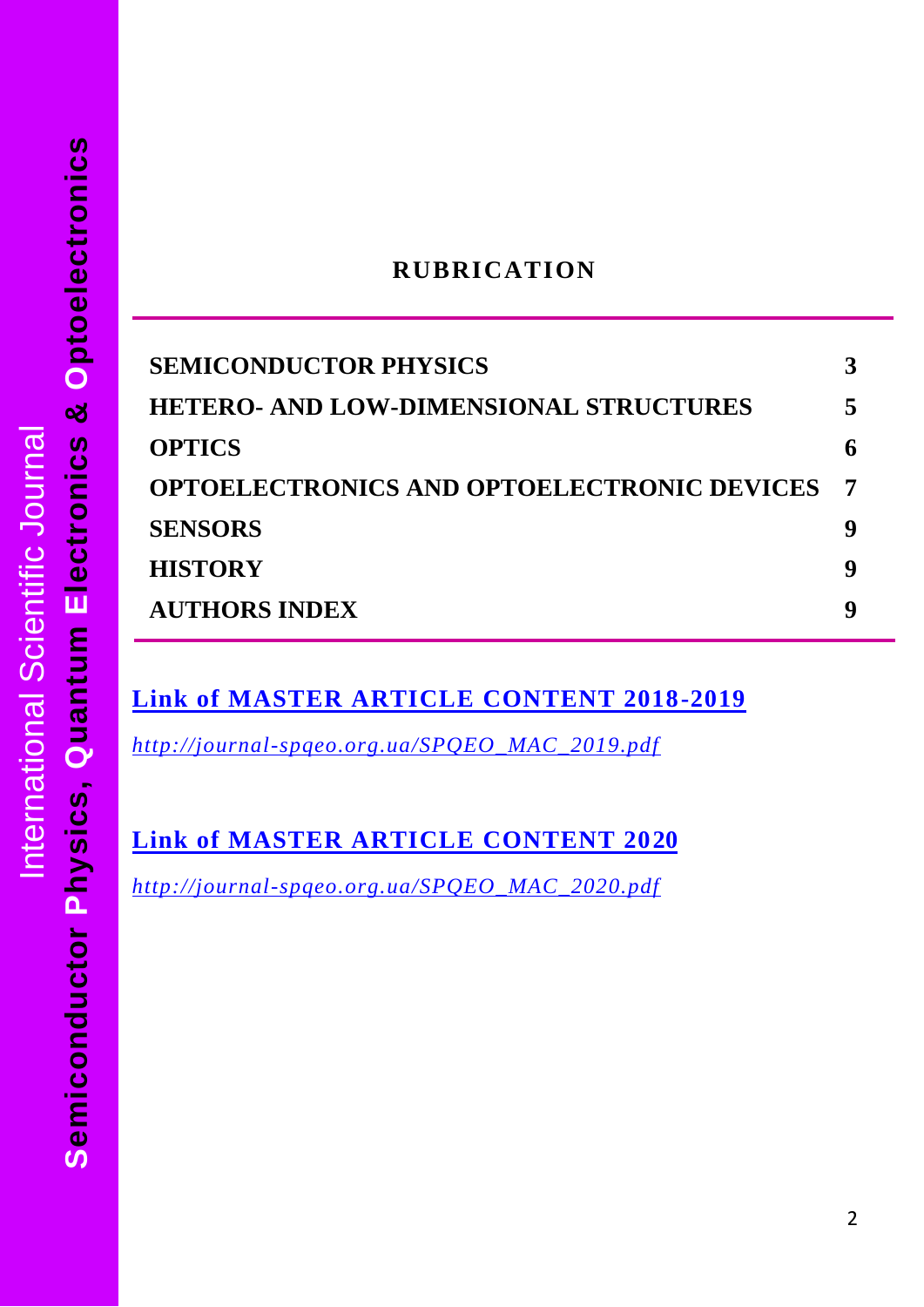### <span id="page-2-0"></span>**SEMICONDUCTOR PHYSICS**

Bacherikov, Yu.Yu., Mirzayev, M.N., Zhuk, A.G., Okhrimenko, O.B., Doroshkevich, N.V., Kidalov, V.V., Goroneskul, V.Yu. (2021). **Preparation of quaternary compounds Cu2ZnSnS<sup>4</sup> by using the self-propagating high-temperature synthesis.** *Semiconductor Physics, Quantum Electronics and Optoelectronics,* 24(3), 272-276.<https://doi.org/10.15407/spqeo24.03.272> [Full](http://journal-spqeo.org.ua/n3_2021/P272-276abstr.html)  [text is Open Access.](http://journal-spqeo.org.ua/n3_2021/P272-276abstr.html)

Belfennache, D., Madi, D., Yekhlef, R., Toukal, L., Maouche, N., Akhtar, M.S., Zahra, S. (2021). **Thermal annealing ambiance effect on phosphorus passivation and reactivation mechanisms in silicon-based Schottky diodes hydrogenated by MW-ECR plasma.** *Semiconductor Physics, Quantum Electronics and Optoelectronics,* 24(4), 378-389. <https://doi.org/10.15407/spqeo24.04.378> [Full text is Open Access.](http://journal-spqeo.org.ua/n4_2021/P378-389abstr.html)

Bilanych, V.S., Babilya, M.I., Korovska, D.M., Studenyak, V.I., Shender, I.O., Pogodin, A.I., Studenyak, I.P., Kranjčec, M. (2021). **Mechanical properties of superionic ceramics based on (Cu1–xAgx)7GeSe5I solid solutions.** *Semiconductor Physics, Quantum Electronics and Optoelectronics,* 24(4), 372-377. <https://doi.org/10.15407/spqeo24.04.372> [Full text is Open](http://journal-spqeo.org.ua/n4_2021/P372-377abstr.html)  [Access.](http://journal-spqeo.org.ua/n4_2021/P372-377abstr.html)

Boiko, I.I. (2021). **Kinetic equation having the integral scattering term with a linear form of external electrical and magnetic fields.** *Semiconductor Physics, Quantum Electronics and Optoelectronics,* 24(1), 034-042. <https://doi.org/10.15407/spqeo24.01.034> [Full text is Open](http://journal-spqeo.org.ua/n1_2021/P34-42abstr.html)  [Access.](http://journal-spqeo.org.ua/n1_2021/P34-42abstr.html)

Goriachko, A.M., Strikha, M.V. (2021). **Nanostructured SiC as a promising material for the cold electron emitters.** *Semiconductor Physics, Quantum Electronics and Optoelectronics,* 24(4), 355-361. <https://doi.org/10.15407/spqeo24.04.355> Full text [is Open Access.](http://journal-spqeo.org.ua/n4_2021/P355-361abstr.html)

Ismailov, K.А., Iliev, X.M., Tursunov, M.O., Ismaylov, B.K. (2021). **Formation of complexes consisting of impurity Mn atoms and group VI elements in the crystal lattice of silicon.** *Semiconductor Physics, Quantum Electronics and Optoelectronics,* 24(3), 255-260. <https://doi.org/10.15407/spqeo24.03.255> [Full text is Open Access.](http://journal-spqeo.org.ua/n3_2021/P255-260abstr.html)

Kladko, V.P., Melnik, V.P., Liubchenko, О.I., Romanyuk, B.M., Gudymenko, О.Yo., Sabov, Т.M., Dubikovskyi, О.V., Maksimenko, Z.V., Kosulya, О.V., Kulbachynskyi, O.A., Lytvyn, P.M., Efremov, О.O. (2021). **Phase transition in vanadium oxide films formed by multistep deposition.** *Semiconductor Physics, Quantum Electronics and Optoelectronics,* 24(4), 362-371. <https://doi.org/10.15407/spqeo24.04.362> Full text [is Open Access.](http://journal-spqeo.org.ua/n4_2021/P362-371abstr.html)

Kаsumov, А.М., Strelchuk, V.V., Kolomys, О.F., Bykov, О.І., Yukhymchuk, V.О., Zahornyi, М.М., Kоrotkov, K.А., Kаravaieva, V.М., Kоrychev, S.F., Ievtushenko, А.І. (2021). **Properties of nanosized ΖnO:Ho films deposited using explosive evaporation.** *Semiconductor Physics, Quantum Electronics and Optoelectronics,* 24(2), 139-147. <https://doi.org/10.15407/spqeo24.02.139> [Full text is Open Access.](http://journal-spqeo.org.ua/n2_2021/P139-147abstr.html)

Latreche, A. (2021). **Modified expressions of field and thermionic-field emission for Schottky barrier diodes in the reverse regime.** *Semiconductor Physics, Quantum Electronics and Optoelectronics*, *24*(1), 16–21.<https://doi.org/10.15407/spqeo24.01.016> [Full text is Open](http://journal-spqeo.org.ua/n1_2021/P16-21abstr.html)  [Access.](http://journal-spqeo.org.ua/n1_2021/P16-21abstr.html)

 $\overline{S}$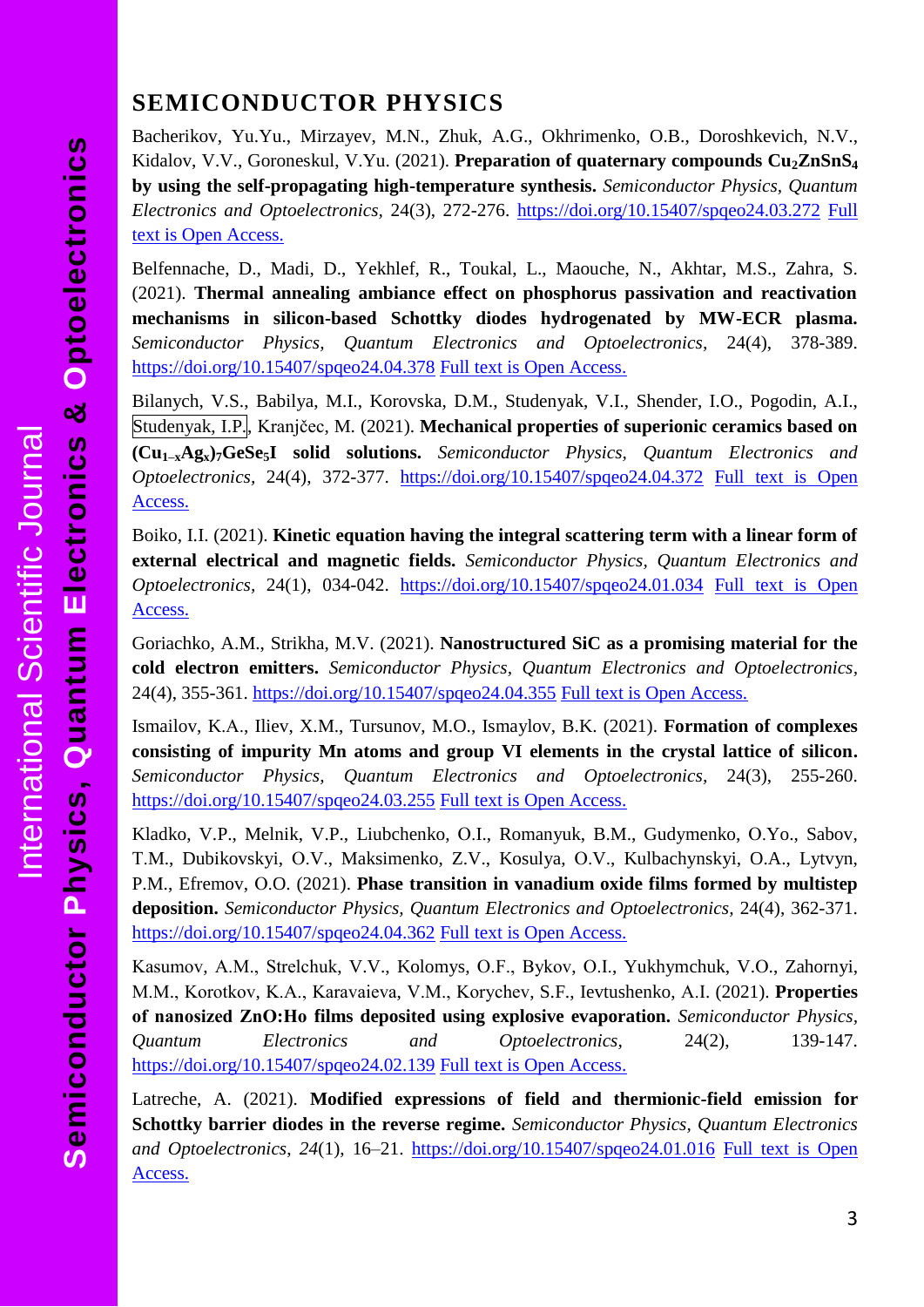Leyderman, A.Yu., Ayukhanov, R.A., Turmanova. R.M., Uteniyazov, A.K., Esenbaeva, E.S. (2021). **Non-recombination injection mode.** *Semiconductor Physics, Quantum Electronics and Optoelectronics,* 24(3), 248-254. <https://doi.org/10.15407/spqeo24.03.248> [Full text is Open](http://journal-spqeo.org.ua/n3_2021/P248-254abstr.html)  [Access.](http://journal-spqeo.org.ua/n3_2021/P248-254abstr.html)

Melnichuk, O.V., Korsunska, N.O., Markevich, I.V., Boyko, V.V., Polishchuk, Yu.O., Tsybrii, Z.F., Melnichuk, L.Yu., Venger, Ye.F., Kladko, V.P., Khomenkova, L.Yu. (2021). **Peculiarities of specular infrared reflection spectra of ZnO-based ceramics.** *Semiconductor Physics, Quantum Electronics and Optoelectronics,* 24(4), 390-398. <https://doi.org/10.15407/spqeo24.04.390> [Full text is Open Access.](http://journal-spqeo.org.ua/n4_2021/P390-398abstr.html)

Milenin, G.V., Redko, R.A. (2021). **Influence of the near-surface regions of the space charge in semiconductor crystals on defect transformation stimulated by action of magnetic fields.** *Semiconductor Physics, Quantum Electronics and Optoelectronics,* 24(1), 043-047. <https://doi.org/10.15407/spqeo24.01.043> [Full text is Open Access.](http://journal-spqeo.org.ua/n1_2021/P43-47abstr.html)

Molodkin, V. B., Storizhko, V. Yu., Kladko, V. P., Lizunov, V. V., Nizkova, A. I., Gudymenko, O. Yo., Olikhovskii, S. I., Tolmachev, M. G., Dmitriev, S. V., Demchyk, I. I., , Bogdanov, E.I., Hinko, B.I. (2021). **New possibilities for phase-variation structural diagnostics of multiparametrical monocrystalline systems with defects.** *Semiconductor Physics, Quantum Electronics and Optoelectronics*, *24*(1), 5–15.<https://doi.org/10.15407/spqeo24.01.005> [Full text](http://journal-spqeo.org.ua/n1_2021/P5-15abstr.html)  [is Open Access.](http://journal-spqeo.org.ua/n1_2021/P5-15abstr.html)

Pratheepa, M.I., Lawrence, M. (2021). **Conversion of** *Lagenaria Siceraria* **peel to reduced graphene oxide doped with zinc oxide nanoparticles for supercapacitor applications.** *Semiconductor Physics, Quantum Electronics and Optoelectronics,* 24(2), 115-123. <https://doi.org/10.15407/spqeo24.02.115> [Full text is Open Access.](http://journal-spqeo.org.ua/n2_2021/P115-123abstr.html)

Saparniyazova, Z. M., Ismailov, K. A., Uteniyazov, A.K., Kamalov, Kh. U. (2021). **Effect of the diffusion temperature on interaction of clusters with impurity atoms in silicon.** *Semiconductor Physics, Quantum Electronics and Optoelectronics*, *24*(1), 22–25. <https://doi.org/10.15407/spqeo24.01.022> [Full text is Open Access.](http://journal-spqeo.org.ua/n1_2021/P22-25abstr.html)

Savchenko, D.V., Memon, V.S., Vasin, A.V., Kysil, D.V., Rusavsky, A.V., Kuz, O.P., Gareeva, F.M., Kalabukhova, E.N. (2021). **EPR study of paramagnetic centers in SiO2:C:Zn nanocomposites obtained by infiltration of fumed silica with luminescent Zn(acac)<sup>2</sup> solution.** *Semiconductor Physics, Quantum Electronics and Optoelectronics,* 24(2), 124- 130. <https://doi.org/10.15407/spqeo24.02.124> [Full text is Open Access.](http://journal-spqeo.org.ua/n2_2021/P124-130abstr.html)

Shashikala, B.N., Nagabhushana, B.S. (2021). **Reduction of reverse leakage current at the TiO2/GaN interface in field plate Ni/Au/***n***-GaN Schottky diodes.** *Semiconductor Physics, Quantum Electronics and Optoelectronics,* 24(4), 399-406. <https://doi.org/10.15407/spqeo24.04.399> [Full text is Open Access.](http://journal-spqeo.org.ua/n4_2021/P399-406abstr.html)

Strelchuk, V.V., Nikolenko, A.S., Lytvyn, P.M., Ivakhnenko, S.O., Kovalenko, T.V., Danylenko, I.M., Malyuta, S.V. (2021). **Growth-sector dependence of morphological, structural and optical features in boron-doped HPHT diamond crystals.** *Semiconductor Physics, Quantum Electronics and Optoelectronics*, 24(3), 261-271.<https://doi.org/10.15407/spqeo24.03.261> [Full](http://journal-spqeo.org.ua/n3_2021/P261-271abstr.html)  [text is Open Access.](http://journal-spqeo.org.ua/n3_2021/P261-271abstr.html)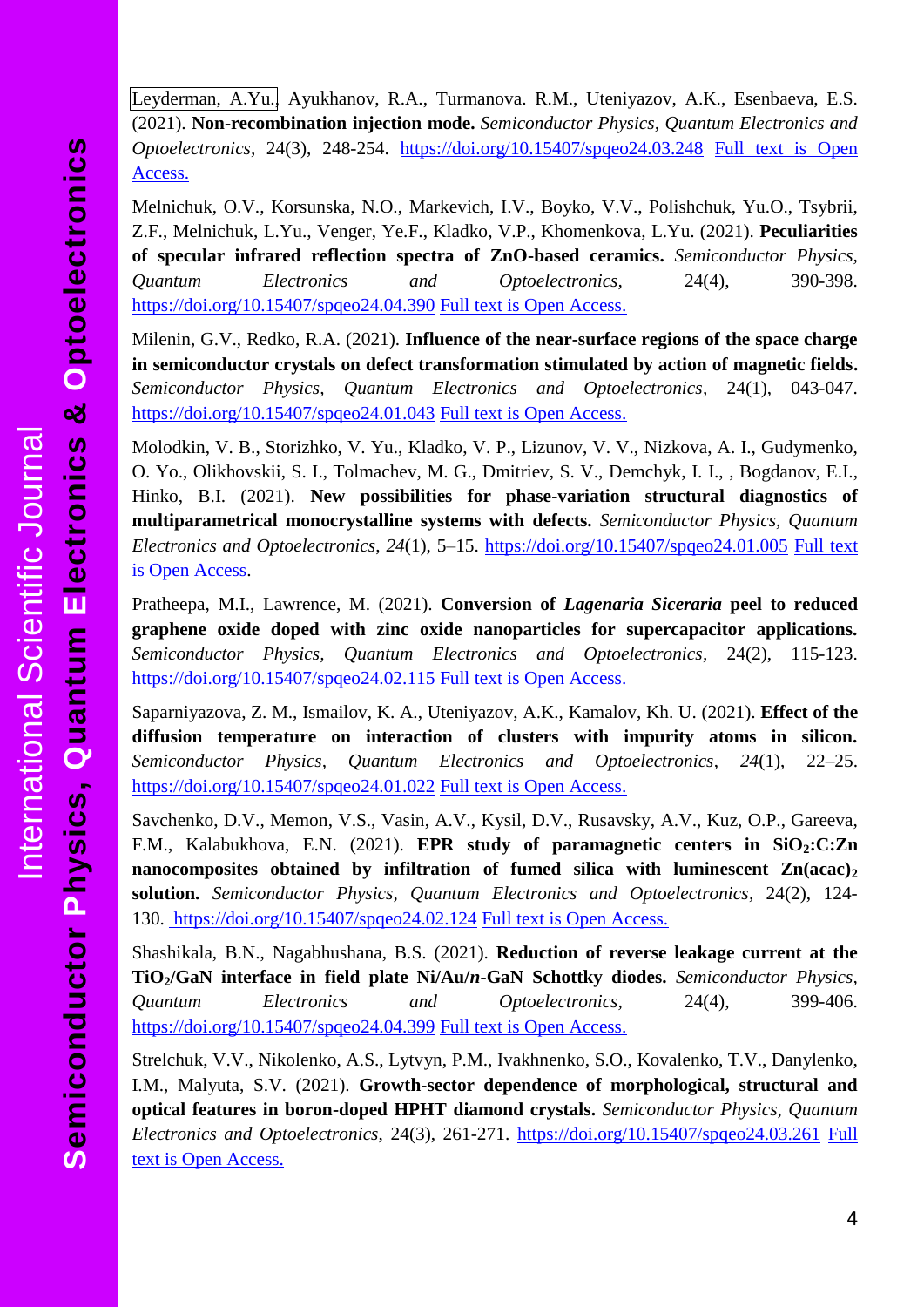Studenyak, I.P., Pogodin, A.I., Filep, M.J., Kokhan, O.P., Symkanych, O.I., Timko, M., Kopčanský, P. (2021). **Crystal structure and electrical properties of Ag6PS5I single crystal.** *Semiconductor Physics, Quantum Electronics and Optoelectronics,* 24(1), 026-033. <https://doi.org/10.15407/spqeo24.01.026> [Full text is Open Access.](http://journal-spqeo.org.ua/n1_2021/P26-33abstr.html)

Studenyak, I.P., Pogodin, A.I., Shender, I.A., Filep, M.J., Kokhan, O.P., Kopčanský, P. (2021). **Electrical properties of cation-substituted Ag7(Si1–xGex)S5I single crystals.** *Semiconductor Physics, Quantum Electronics and Optoelectronics,* 24(3), 241-247. [https://doi.org/10.15407/spqeo24.03.241-247](https://doi.org/10.15407/spqeo24.03.241) [Full text is Open Access.](http://journal-spqeo.org.ua/n3_2021/P241-247abstr.html)

Studenyak, I.P., Pogodin, A.I., Studenyak, V.I., Malakhovska, T.O., Filep, M.J., Kokhan, O.P., Takats, V., Kökényesi, S. **(**2021). **Influence of cation substitution on electrical conductivity of microcrystalline ceramics based on (Cu1-xAgx)7GeSe5I solid solutions.** *Semiconductor Physics, Quantum Electronics and Optoelectronics,* 24(2), 131-138. <https://doi.org/10.15407/spqeo24.02.131> [Full text is Open Access.](http://journal-spqeo.org.ua/n2_2021/P131-138abstr.html)

#### *Physics of microelectronic devices*

Biswas, A.K. (2021). **Measuring of an unknown voltage by using single electron transistor based voltmeter.** *Semiconductor Physics, Quantum Electronics and Optoelectronics,* 24(3), 277-287. <https://doi.org/10.15407/spqeo24.03.277> [Full text is Open Access.](http://journal-spqeo.org.ua/n3_2021/P277-287abstr.html)

#### <span id="page-4-0"></span>**HETERO- AND LOW-DIMENSIONAL STRUCTURES**

Bacherikov, Yu.Yu., Okhrimenko, O.B., Goroneskul, V.Yu., Ponomarenko, V.V., Gilchuk, A.V., Tytov, S.K., Lyubchyk, A.I. (2021). **The model of potential barrier appearing in a hydrolayer localized in a two-layer porous nanostructure.** *Semiconductor Physics, Quantum Electronics and Optoelectronics,* 24(3), 288-294. <https://doi.org/10.15407/spqeo24.03.288> [Full text is Open Access.](http://journal-spqeo.org.ua/n3_2021/P288-294abstr.html)

Borblik, V.L. (2021). **Analytic theory for current-voltage characteristic of a nanowire radial**  *p-i-n* **diode.** *Semiconductor Physics, Quantum Electronics and Optoelectronics,* 24(4), 419-424. <https://doi.org/10.15407/spqeo24.04.419> [Full text is Open Access.](http://journal-spqeo.org.ua/n4_2021/P419-424abstr.html)

Dan'ko, V.A., Indutnyi, I.Z., Mynko, V.I., Lytvyn, P.M., Lukaniuk, M.V., Bandarenka, H.V., Dolgyi, A.L., Redko, S.V. (2021). **Formation of laterally ordered arrays of noble metal nanocavities for SERS substrates by using interference photolithography.** *Semiconductor Physics, Quantum Electronics and Optoelectronics,* 24(1), 048-055. <https://doi.org/10.15407/spqeo24.01.048> [Full text is Open Access.](http://journal-spqeo.org.ua/n1_2021/P48-55abstr.html)

Kovalchuk, O.V., Nesterenko, O.B., Kotovskyi, V.Yo., Studenyak, I.P., Kovalchuk, T.M., Paulovičová, K., Timko, M., Kopčanský, P., Parekh, K., Upadhyay, R.V. (2021). **Influence of magnetic nanoparticles on dielectric properties of Shell oil transformer oil.** *Semiconductor Physics, Quantum Electronics and Optoelectronics,* 24(2), 154-159. <https://doi.org/10.15407/spqeo24.02.154> [Full text is Open Access.](http://journal-spqeo.org.ua/n2_2021/P154-159abstr.html)

Kovalchuk, O.V., Studenyak, I.P., Kovalchuk, T.M., Ayryan, E.A., Paulovičová, K., Timko, M., Kopčanský, P. (2021). **Dielectric properties of Shell transformer oil with impurities of carbon nanotubes and fullerene C60***. Semiconductor Physics, Quantum Electronics and*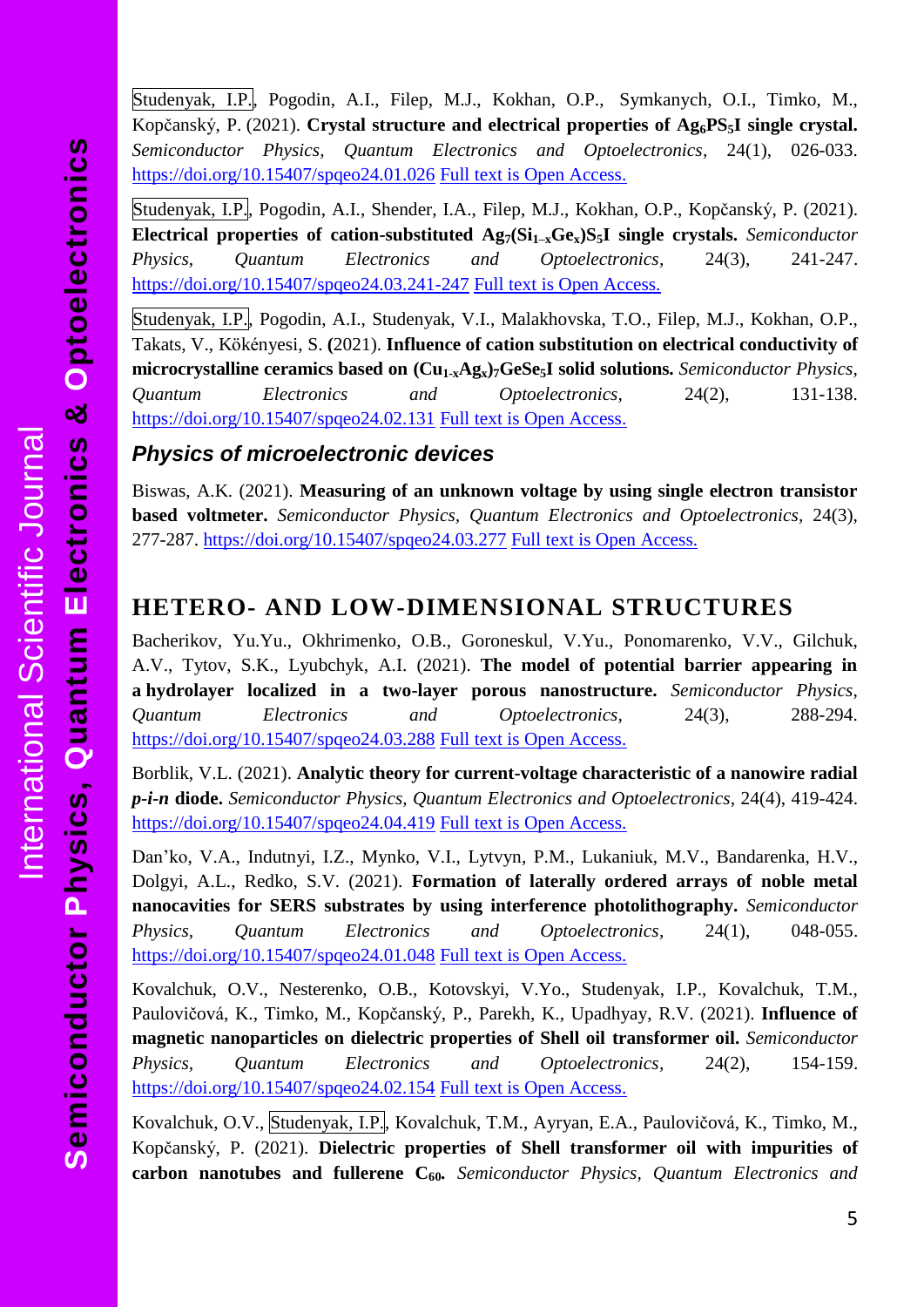*Optoelectronics,* 24(4), 413-418. [https://doi.org/10.15407/spqeo24.03.413](https://doi.org/10.15407/spqeo24.04.413) [Full text is Open](http://journal-spqeo.org.ua/n4_2021/P413-418abstr.html)  [Access.](http://journal-spqeo.org.ua/n4_2021/P413-418abstr.html)

Mamykin, S.V., Mamontova, I.B., Lunko, T.S., Kondratenko, O.S., Romanyuk, V.R. (2021). **Fabrication and conductivity of thin PEDOT:PSS-CNT composite films.** *Semiconductor Physics, Quantum Electronics and Optoelectronics,* 24(2), 148-153. <https://doi.org/10.15407/spqeo24.02.148> [Full text is Open Access.](http://journal-spqeo.org.ua/n2_2021/P148-153abstr.html)

Maslov, V.P., Fedorenko, A.V., Kladko, V.P., Gudymenko, O.Yo., Bozhko, K.M., Zashchepkina, N.M. (2021). **Structure and electrical resistance of the passivating ZnSe layer on Ge.** *Semiconductor Physics, Quantum Electronics and Optoelectronics,* 24(4), 425-430. [https://doi.org/10.15407/spqeo24.03.425](https://doi.org/10.15407/spqeo24.04.425) [Full text is Open Access.](http://journal-spqeo.org.ua/n4_2021/P425-430abstr.html)

Naumov, A.V., Kaliuzhnyi, V.V., Vitusevich, S.A., Hardtdegen, H., Belyaev, A.E. (2021). **Electron transport in AlGaN/GaN HEMT-like nanowires: Effect of depletion and UV excitation***. Semiconductor Physics, Quantum Electronics and Optoelectronics,* 24(4), 407-412. <https://doi.org/10.15407/spqeo24.04.407> Full text [is Open Access.](http://journal-spqeo.org.ua/n4_2021/P407-412abstr.html)

#### <span id="page-5-0"></span>**OPTICS**

Biswas, A., Dakova, A., Khan, S., Ekici, M., Moraru, L., Belic, M.R. (2021). **Cubic-quartic optical soliton perturbation with Fokas–Lenells equation by semi-inverse variation.**  *Semiconductor Physics, Quantum Electronics and Optoelectronics,* 24(4), 431-435. [https://doi.org/10.15407/spqeo24.03.431](https://doi.org/10.15407/spqeo24.04.431) [Full text is Open Access.](http://journal-spqeo.org.ua/n4_2021/P431-435abstr.html)

Demydov, P.V., Lopatynskyi, A.M., Hudzenko, І.І. and Chegel, V.I. (2021). **The approaches for localized surface plasmon resonance wavelength position tuning. Short review.** *Semiconductor Physics, Quantum Electronics and Optoelectronics*, 24(3), 304-311. <https://doi.org/10.15407/spqeo24.03.304> [Full text is Open Access.](http://journal-spqeo.org.ua/n3_2021/P304-311abstr.html)

Gorishnyi, M.P., Fesenko, O.M. (2021). **Characterization of second-order bands in Raman scattering spectra of lead phthalocyanine thin films.** *Semiconductor Physics, Quantum Electronics and Optoelectronics,* 24(2), 166-174.<https://doi.org/10.15407/spqeo24.02.166> [Full](http://journal-spqeo.org.ua/n2_2021/P166-174abstr.html)  [text is Open Access.](http://journal-spqeo.org.ua/n2_2021/P166-174abstr.html)

Humayun, M.A., Hasan, M.N., Rashid, M.A., Kuwana, A., Kobayashi, H. (2021). **Effect of optical fiber core diameter on Brillouin scattering loss.** *Semiconductor Physics, Quantum Electronics and Optoelectronics,* 24(4), 450-456. [https://doi.org/10.15407/spqeo24.03.450](https://doi.org/10.15407/spqeo24.04.450) [Full](http://journal-spqeo.org.ua/n4_2021/P450-456abstr.html)  [text is Open Access.](http://journal-spqeo.org.ua/n4_2021/P450-456abstr.html)

Ilchenko, S.G., Lymarenko, R.A., Taranenko, V.B. (2021). **Optical bistability in reflection from multilayer metal-dielectric structure with Kerr nonlinearity.** *Semiconductor Physics, Quantum Electronics and Optoelectronics,* 24(1), 071-075. <https://doi.org/10.15407/spqeo24.01.071> [Full text is Open Access.](http://journal-spqeo.org.ua/n1_2021/P71-75abstr.html)

Indutnyi, I.Z., Mynko, V.I., Sopinskyy, M.V., Dan'ko, V.A., Lytvyn, P.M. (2021). **The effect of surface plasmon-polaritons on the photostimulated diffusion in light-sensitive Ag– As4Ge30S<sup>66</sup> structures.** *Semiconductor Physics, Quantum Electronics and Optoelectronics,* 24(4), 436-443. [https://doi.org/10.15407/spqeo24.03.436](https://doi.org/10.15407/spqeo24.04.436) [Full text is Open Access.](http://journal-spqeo.org.ua/n4_2021/P436-443abstr.html)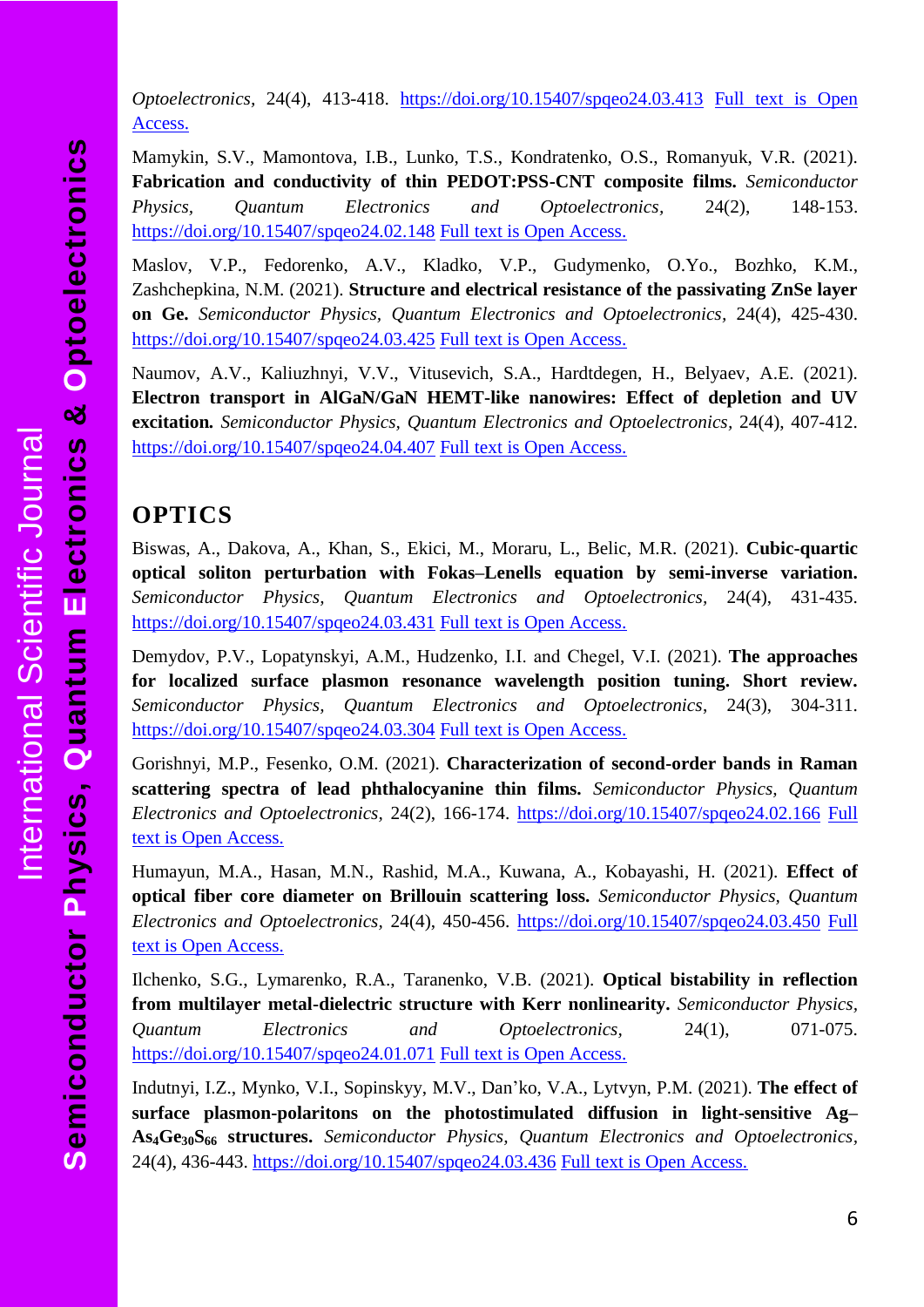Kostylyov, V.P., Sachenko, A.V., Sokolovskyi, I.O., Vlasiuk, V.M., Torchyniuk, P.V., V'yunov, O.I., Belous, A.G., Shkrebtii, A.I. (2021). **Influence of the reagents' ratio on photoelectric and optical properties of perovskite films for photovoltaics.** *Semiconductor Physics, Quantum Electronics and Optoelectronics,* 24(3), 295-303. <https://doi.org/10.15407/spqeo24.03.295> [Full text is Open Access.](http://journal-spqeo.org.ua/n3_2021/P295-303abstr.html)

Kudin, V.G., Rozouvan, S.G., Staschuk, V.S. (2021). **Surface structure of Gd20Co<sup>80</sup> alloy.** *Semiconductor Physics, Quantum Electronics and Optoelectronics,* 24(1), 056-063. <https://doi.org/10.15407/spqeo24.01.056> [Full text is Open Access.](http://journal-spqeo.org.ua/n1_2021/P56-63abstr.html)

Maslov, V.P., Morozhenko, V.O., Kachur, N.V. (2021). **Features of thermal radiation of onedimensional photonic structures on an absorbing substrate.** *Semiconductor Physics, Quantum Electronics and Optoelectronics,*24(4), 444-449. [https://doi.org/10.15407/spqeo24.03.444](https://doi.org/10.15407/spqeo24.04.444) [Full text is Open Access.](http://journal-spqeo.org.ua/n4_2021/P444-449abstr.html)

Stronski, A.V., Kavetskyy, T.S., Revutska, L.O., Kaban, I., Jóvári, P., Shportko, K.V., Sergienko, V.P., Popovych, M.V. (2021). **The boson peak and the first sharp diffraction peak in (As2S3)***x***(GeS2)1–***<sup>x</sup>* **glasses.** *Semiconductor Physics, Quantum Electronics and Optoelectronics,* 24(3), 312-318<https://doi.org/10.15407/spqeo24.03.312> [Full text is Open Access.](http://journal-spqeo.org.ua/n3_2021/P312-318abstr.html)

Yildirim, Y., Biswas, A., Kara, A.H., Ekici, M., Khan, S., Belic, M.R. (2021). **Optical soliton perturbation and conservation law with Kudryashov's refractive index having quadrupled power-law and dual form of generalized nonlocal nonlinearity.** *Semiconductor Physics, Quantum Electronics and Optoelectronics,* 24(1), 064 070.<https://doi.org/10.15407/spqeo24.01.064> [Full text is Open Access.](http://journal-spqeo.org.ua/n1_2021/P64-70abstr.html)

Yildirim, Y., Biswas, A., Khan, S., Belic, M.R. (2021). **Embedded solitons with**  $\chi^{(2)}$  **and**  $\chi^{(3)}$ **nonlinear susceptibilities.** *Semiconductor Physics, Quantum Electronics and Optoelectronics,* 24(2), 160-165.<https://doi.org/10.15407/spqeo24.02.160> [Full text is Open Access.](http://journal-spqeo.org.ua/n2_2021/P160-165abstr.html)

#### <span id="page-6-0"></span>**OPTOELECTRONICS AND OPTOELECTRONIC DEVICES**

Algidsawi, A.J.K., Hashim, A., Hadi, A., Habeeb, M.A. (2021). **Exploring the characteristics of SnO<sup>2</sup> nanoparticles doped organic blend for low cost nanoelectronics applications.**  *Semiconductor Physics, Quantum Electronics and Optoelectronics,* 24(4), 472-477. [https://doi.org/10.15407/spqeo24.03.472](https://doi.org/10.15407/spqeo24.04.472) [Full text is Open Access.](http://journal-spqeo.org.ua/n4_2021/P472-477abstr.html)

Amar, H., Amir, M., Ghodbane, H., Babes, B., Kateb, M.N., Zidane, M.A., Rauane, A. (2021). **Electrical сharacteristics study of heterojunction solar сells CdS/CIGS.** *Semiconductor Physics, Quantum Electronics and Optoelectronics,* 24(4), 457-465. [https://doi.org/10.15407/spqeo24.03.457](https://doi.org/10.15407/spqeo24.04.457) [Full text is Open Access.](http://journal-spqeo.org.ua/n4_2021/P457-465abstr.html)

Bhavsar, K., Lapsiwala, P.B. (2021). **Numerical simulation of perovskite solar cell with different material as electron transport layer using SCAPS-1D software.** *Semiconductor Physics, Quantum Electronics and Optoelectronics,* 24(3), 341-347. <https://doi.org/10.15407/spqeo24.03.341> [Full text is Open Access.](http://journal-spqeo.org.ua/n3_2021/P341-347abstr.html)

Dobrovolsky, V.M. (2021). **Generation of the current normal to the surface of antenna by electromagnetic waves and its application in the high responsive receiver.** *Semiconductor*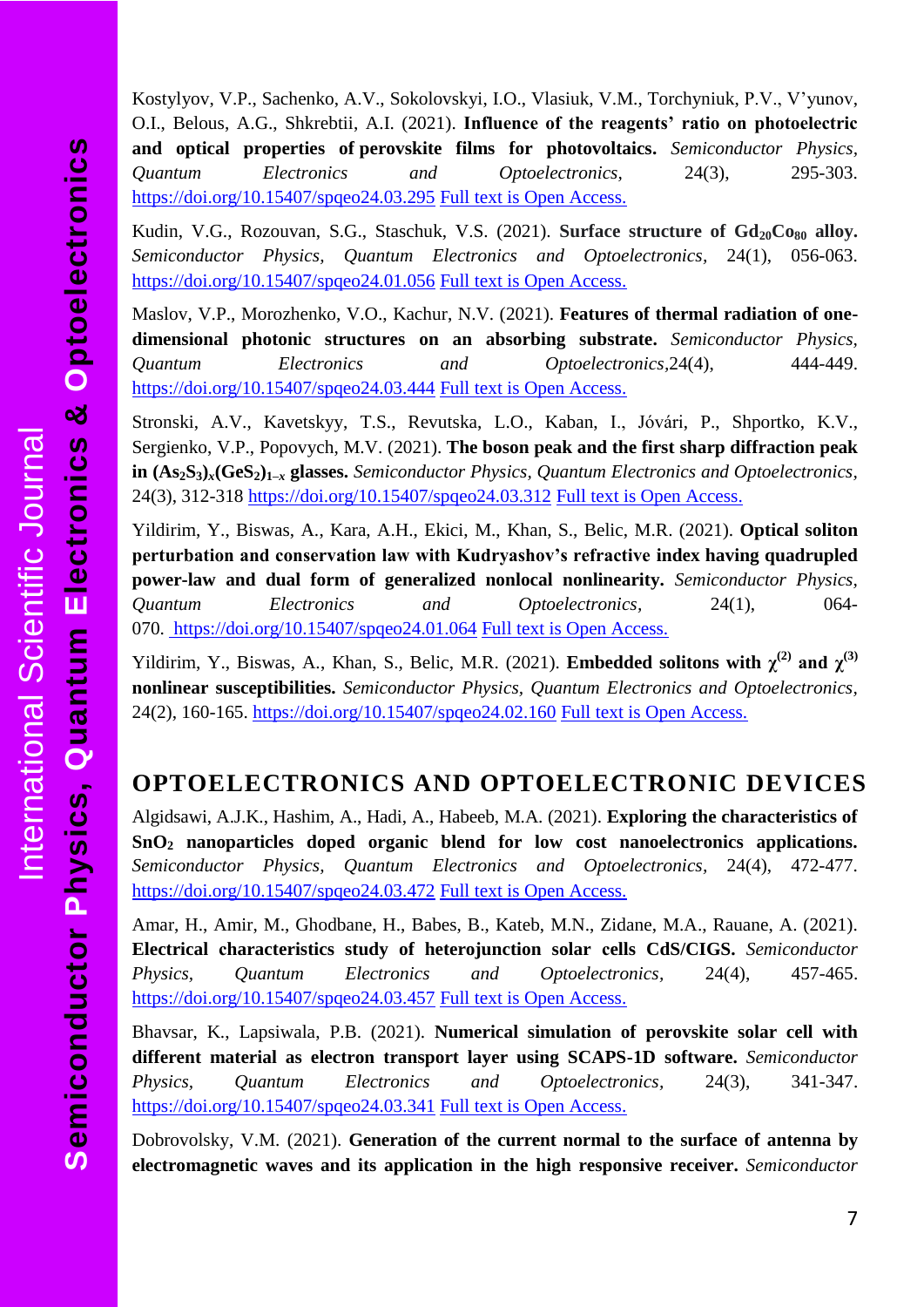**Optoelectronics OptoelectronicsElectronics &**  න් [International Scientific Journal](http://journal-spqeo.org.ua/) International Scientific Journal **Quantum Physics, Semiconductor** 

*Physics, Quantum Electronics and Optoelectronics,* 24(1), 076- 082.<https://doi.org/10.15407/spqeo24.01.076> [Full text is Open Access.](http://journal-spqeo.org.ua/n1_2021/P76-82abstr.html)

Fedorenko, A.V., Vorona, I.O., Maslov, V.P. (2021). **Investigation of Ge** *p-i-n* **photodetector as a part of pulsed laser rangefinder prototype.** *Semiconductor Physics, Quantum Electronics and Optoelectronics,* 24(1), 100-104.<https://doi.org/10.15407/spqeo24.01.100> [Full text is Open](http://journal-spqeo.org.ua/n1_2021/P100-104abstr.html)  [Access.](http://journal-spqeo.org.ua/n1_2021/P100-104abstr.html)

Golenkov, A.G., Shevchik-Shekera, A.V., Kovbasa, M.Yu., Lysiuk, I.O., Vuichyk, M.V., Korinets, S.V., Bunchuk, S.G., Dukhnin, S.E., Reva, V.P. and Sizov, F.F. (2021). **THz linear array scanner in application to the real-time imaging and convolutional neural network recognition.** *Semiconductor Physics, Quantum Electronics and Optoelectronics,* 24(1), 090- 099.<https://doi.org/10.15407/spqeo24.01.090> [Full text is Open Access.](http://journal-spqeo.org.ua/n1_2021/P90-99abstr.html)

Hedzir, A.S., Hasbullah, N.F. (2021). **A review of high ideality factor in gallium nitride-based light-emitting diode.** *Semiconductor Physics, Quantum Electronics and Optoelectronics,* 24(1), 083-089.<https://doi.org/10.15407/spqeo24.01.083> [Full text is Open Access.](http://journal-spqeo.org.ua/n1_2021/P83-89abstr.html)

Hussain, S., Prodhan, Md. T. and Rahman, Md. M. (2021). **Simulation analysis to optimize the performance of homojunction** *p-i-n* **In0.7Ga0.3N solar cell.** *Semiconductor Physics, Quantum Electronics and Optoelectronics,* 24(2), 192-199.<https://doi.org/10.15407/spqeo24.02.192> [Full](http://journal-spqeo.org.ua/n2_2021/P192-199abstr.html)  [text is Open Access.](http://journal-spqeo.org.ua/n2_2021/P192-199abstr.html)

Kornaga, V.I., Pekur, D.V., Kolomzarov, Yu.V, Kostylyov, V.P., Sorokin, V.M., Korkishko, R.M., Nikolaenko, Yu.E. (2021). **Intelligence system for monitoring and governing the energy efficiency of solar panels to power LED luminaires.** *Semiconductor Physics, Quantum Electronics and Optoelectronics,* 24(2), 200-209.<https://doi.org/10.15407/spqeo24.02.200> [Full](http://journal-spqeo.org.ua/n2_2021/P200-209abstr.html)  [text is Open Access.](http://journal-spqeo.org.ua/n2_2021/P200-209abstr.html)

Kourdi, Z., Hamdoune, A., Khaouani, M. (2021). **New thermal small-signal model for FP-HEMT used in satellite communication application.** *Semiconductor Physics, Quantum Electronics and Optoelectronics,* 24(2), 210-217.<https://doi.org/10.15407/spqeo24.02.210> [Full](http://journal-spqeo.org.ua/n2_2021/P210-217abstr.html)  [text is Open Access.](http://journal-spqeo.org.ua/n2_2021/P210-217abstr.html)

Kupchenko, L.F., Karlov, V.D., Rybiak, A.S., Goorin, О.А., Ponomar, А.V. (2021). **Aсtive electro-optical system of targets detection with dynamic spectral processing of optical radiation.** *Semiconductor Physics, Quantum Electronics and Optoelectronics,* 24(2), 218-226. <https://doi.org/10.15407/spqeo24.02.218> [Full text is Open Access.](http://journal-spqeo.org.ua/n2_2021/P218-226abstr.html)

[Mohanty,](https://www.sciencedirect.com/science/article/pii/S0030402619303742#!) S.P., [Sahoo](https://www.sciencedirect.com/science/article/pii/S0030402619303742#!), S.K., Mishra, C.S., [Panda](https://www.sciencedirect.com/science/article/pii/S0030402619303742#!), A., [Palai](https://www.sciencedirect.com/science/article/pii/S0030402619303742#!), G. (2021**). Realization of 3D reflectors by using metal-air and semiconductor-air based photonic structures at three communication windows.** *Semiconductor Physics, Quantum Electronics and Optoelectronics,* 24(3), 335-340.<https://doi.org/10.15407/spqeo24.03.335> [Full text is Open Access.](http://journal-spqeo.org.ua/n3_2021/P335-340abstr.html)

Pyliavskyi, V.V. (2021). **Influence of spectral characteristics inherent to cameras on color rendering in the multimedia images.** *Semiconductor Physics, Quantum Electronics and Optoelectronics,* 24(3), 328-334. <https://doi.org/10.15407/spqeo24.03.328> [Full text is Open](http://journal-spqeo.org.ua/n3_2021/P328-334abstr.html)  [Access.](http://journal-spqeo.org.ua/n3_2021/P328-334abstr.html)

Sachenko, A.V., Kostylyov, V.P., Korkishko, R.M., Vlasiuk, V.M., Sokolovskyi, I.O., Dvernikov, B.F., Chernenko, V.V., Evstigneev, M.A. (2021). **Simulation and characterization**